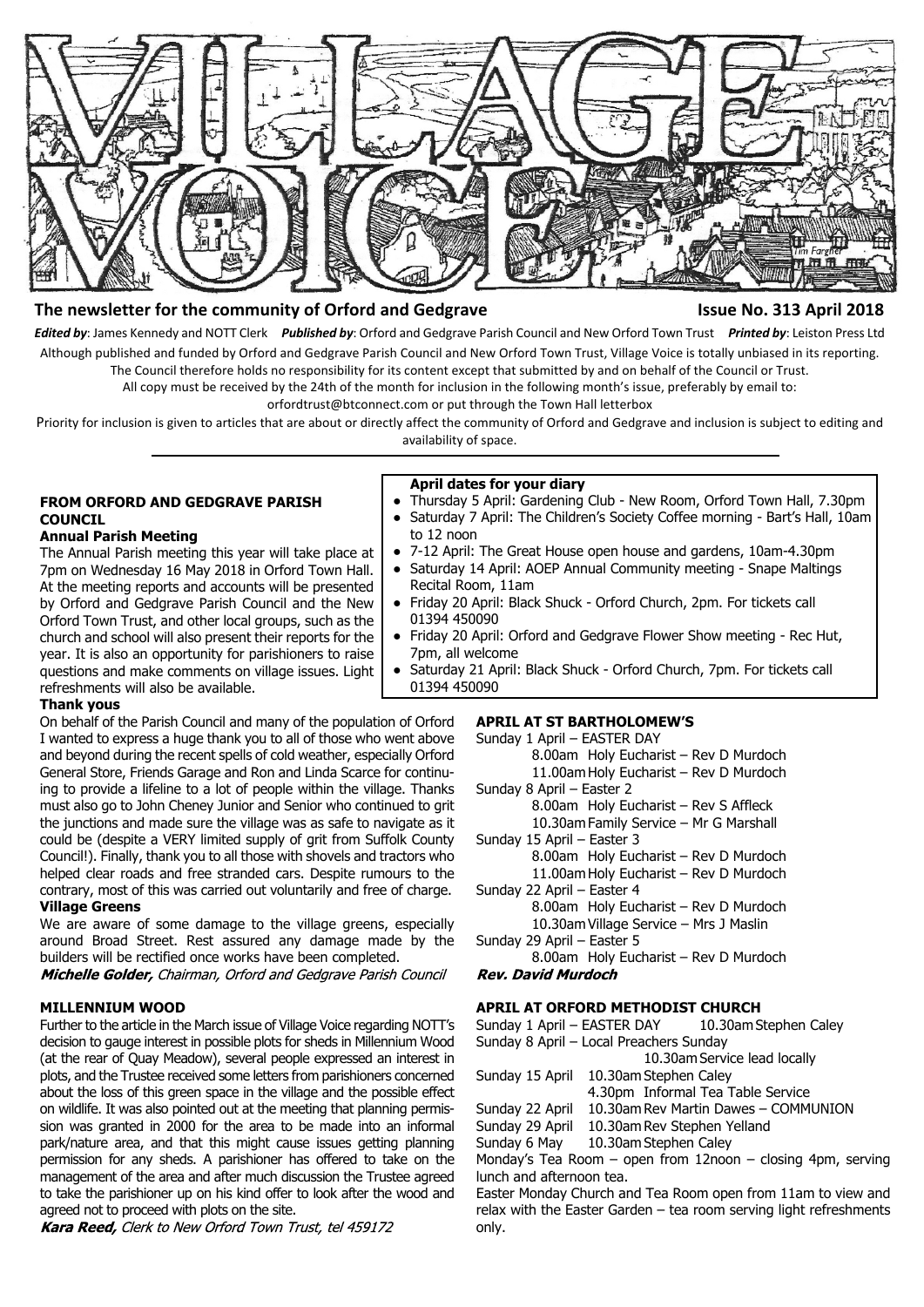Weekly Wednesday Lunch served at 12.30pm.

Thursdays,  $12<sup>th</sup>$  and  $26<sup>th</sup>$  April:  $10am - 12$  noon, inspiration art, colouring & knitting and coffee and scones too!

 Informal tea table service will be held on Sunday 15 April at 5pm.

 We sang several Mission Praise songs before and after the informal toast and jam service/sing. It was good to have friends from Framlingham United Free Church share with us as several of our people we unable to attend due to illness. Warming toast and jam consumed and cake too on a chilly afternoon  $-$  no tea needed back at home!

 Mothering Sunday Service, themed on and reading Colossians 3: 12-14 reminded us all that whatever we do to do it with love for each other. New songs with older hymns helped our thinking and gifts of 'flowers' were given out to all present. After the service we all enjoyed scones, cakes and a birthday cake for a next day birthday!

 The Easter Day Service will, once again, feature the created Easter Garden and Easter eggs and refreshments too!

 With the 'Beast from the East' our weekly activities were cancelled, however now that Spring weather is with us, we are 'back on track' and looking forward to the Summer timing for the Monday Tea Room which commences on Monday 9 April and continues until the Autumn!

#### **Stephen Calev**

# **NEIL MAITLAND**

I was so touched by all your lovely letters, kindness and support after Neil died. It meant a great deal to me. Thank you. **Sylvia Maitland** 

### **ORFORD SPORTS AND RECREATION CLUB**

Hopefully the cold weather is behind us now and we can look forward to some warmer days and nights. Just the sort of weather you need to make full use of the outdoor seating area at the club, either on a club night on a Sunday, Monday or a Friday evening from 8.30pm onwards, or at one of our functions. Coming up we have:

- Thursday 12 April, the return of the Bike Meet Night, from
- 6.30pm. Come along for a chat, drink, burger and chips (bike not essential)
- Saturday 21 April, 80s and 90s Disco, 8pm onwards
- Friday 27 April, Jimbo's Bingo night, 8pm onwards

 • Saturday 5 May, live music from 'Shattered', 8 til late So give the Club a look, and thank you for your support.

Mark Smy, OSRC Secretary, tel 450358

# **ORFORD MUSEUM: Help Wanted!**

Orford Museum is looking for more volunteers to join the team whose members, during the summer months when the Castle is open every day, go up to the Museum on the first floor to do various jobs such as check the temperature and humidity monitors in the cases, clean the glass, fill up the leaflet holders, empty the donations box and report back on any problems that may have arisen. Each volunteer is allocated a week when they may go just once on whichever day or time suits them best. It usually works out at four visits from Easter to the end of October and takes about half an hour. If you feel you could help with this, please contact:

Elizabeth Spinney, Chairman, Orford Museum 01394 450622 or a.spinney43@btinternet.com

#### **THE GREAT HOUSE ART SALE, APRIL 2018**

We are planning an exhibition of art for sale at the Great House in Orford. We intend to feature the work of Andrew King and Mike Flint. These works will be commercially for sale, with any profits to the artists and the Great House.

 The Great House will be open for an exhibition preview, with music and wine on the evening of Friday 6 April by invitation at £10. The house and gardens will then be open from the 7th to the 12th April at no cost for entry from 10am to 4.30pm. Tea,

coffee and home-made brownies will be for sale. Profits from the sale of preview tickets and our hospitality will be donated to the Alde and Ore Estuary trust. **Chris Gerard** 

### **ORFORD & GEDGRAVE FLOWER SHOW**

There will be an Open Meeting at the Recreation Ground Hut at 7.00pm on Friday 20 April. Please come - everybody is welcome. Mike Redmond, Chairman

## **FIRE STATION OPEN DAY**

Orford Fire Station will be holding an open day at the station on Saturday 5 May from 10am until 2pm to celebrate thirty years of the 'new' Orford fire station. This is your chance to have a look around the fire station. We are hoping to have 'special' appliances attend on the day (subject to operational availability) and displays.

#### **Neil Jacobs**

#### **ORFORD TENNIS COURTS**

We are proposing to resurface the main tennis court on the Recreation Ground this summer and are currently fundraising to cover the cost of this.

 If anyone would like to have a season ticket to play it costs £60 per annum and covers the whole family playing. This will entitle you to a key. Currently bookings can be made through Friends Garage from Monday – Saturday, but I hope that the Sunday bookings will resume again when the new Craft Shop opens. Unfortunately this arrangement ended last year when the old shop closed. I have helped some tennis players over the past months when they telephoned me and I was at home and able to collect their fees, lend a key and even balls on one occasion.

 If there is anyone who does not want a season ticket but would like to contribute towards the cost of the upkeep of the courts, please contact me. We want to attract new players to the courts which are a valuable village asset.

Diana **Paterson** tel 01394 450771 or dianampaterson@btinternet.com

### **ST BARTHOLOMEW'S CHURCH APPEAL: GARDENS OPEN ORFORD**

Sunday 27 May 2018, 11.30-4.00 p.m.

Collect tickets and map in church. Teas and refreshments served all day. We need help to make cakes and serve teas.

**Contact: Diana Grayburn,** 01394 450771 dianampaterson@btinternet.com

**Sally Walton,** 01394 450656 sallywalton@gmail.com

#### **GARDENING CLUB**

#### **Date:** Thursday 5 April

**Topic:** 'Planting for Honey Bees'

**Presenter:** Dale Gibson – Bermondsey Street Bees www.bermondseystreetbees.co.uk

**Time:** 7.30 pm meeting start

**Venue:** Orford Town Hall 'Back Room'

Dale is a member of Leiston and District Beekeepers Association where he has become a key player in their education programme, including running an event on 'Preparing Honey for Shows'. His bees are winners of many awards, including, most recently, 2016 Great Taste Awards 'Small Artisan Producer of the Year' and 2017 'Best Honey in London' at the National Honey Show.

 Dale and his wife Sarah know Suffolk well, her having been to school here. They have a home in Orford where they also keep bees and have many friends and business acquaintances in the area. These include William Notcutt at Loudham Lane Solar Farm who is a very eco sensitive plantsman and has great experience of planting for pollinators, including bees.

 Sarah has recently published a book 'Planting for Honey Bees' which is about to launch and Dale will bring some copies for us to purchase if we wish, but is also providing a free leaflet on this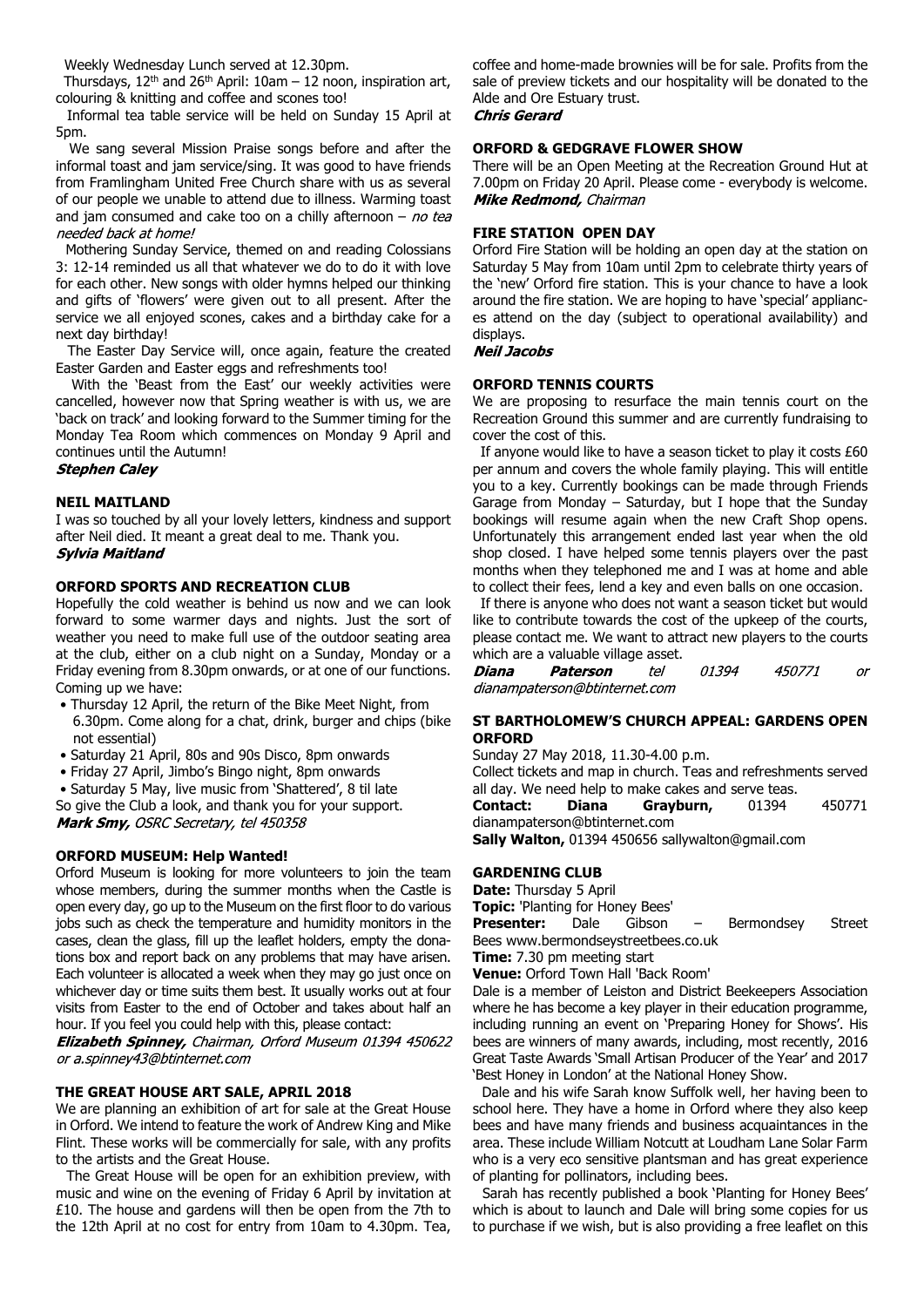topic being the mainstay of our talk.

 Dale will cover the things we need to know and how to get a feel for bee-friendly planting. His talk will range from planting in windowsills and small containers, through gardens of all sizes and roof terraces and green roofs. So something for everyone! Bermondsey Street Bees has its base in their London rooftop apiary overlooking The Shard and looks after around 100 in London, at Lambeth Palace, in Essex and Hertfordshire as well as Suffolk!

 We are also hoping that Dale will bring some honey for us to buy even if he's currently out of 'Suffolk Honey'!

 The Eric Mason Shield Competition: this will take place at this meeting as last month's had to be cancelled owing to the snow! The topic is: 'Three Assorted Spring Flowers'. All entries gain a point towards winning the shield so please join in!

 Raffle: we have some exciting prizes, so come and join in. It's all in aid of the Gardening Club  $-$  donation of more prizes welcome!

2018 Tasters:

- 3 May: Roses Choosing, Planting and Pruning Darren Brooks from Notcutts – he will also be bringing roses for us to buy!
- 7 June: Members' Garden Party at a delightful local garden with tea and cakes and plants to buy

 • 4 July: Coach Trip to East Ruston Old Vicarage Garden in Norfolk New members and visitors always welcome…

#### **Polly Sharkey**

### **THE PENINSULAR PRACTICE APRIL NEWSLETTER**

**Welcome to our new GPs:** As you may be aware Dr Nanayakkara has been with us since August last year. He replaced Dr Dudgeon in August, working six sessions. This February the surgery employed an additional GP working eight sessions. We would like to welcome Dr Noone. They will both be supporting Dr Crockett and Dr Hobday. If you would like to see more about the new GPs please see our website.

**Surgery Closures:** GP Training Closure: Wednesday 25 April 13.00-18.30**;** Easter Closure – Easter Monday, 2 April 2018.

#### **KING'S HEAD NEWS**

Well, we survived the "Beast from the East" with the log burner doing overtime in the bar. Despite this we completed a busy and enjoyable March programme. With live music from the very entertaining and talented folk-based duo of Silbury Hill, another varied and inspiring set of performances at Steven Lay Open Mic Night and another great performance from vocalist Serena Grant. On top of that we had two great food nights: Cheese & Wine Tasting with Slate Cheese & Provisions and Adnams Cellar & Kitchen which was informative, tantalising and professionally presented; then Chef Dan Bunce and his kitchen team got inspired and cooked a fabulous Chinese food evening.

 Also in March, we were delighted to welcome a new member to our team: Bradley Jones as Head Barman. Many of you will know Bradley from previous roles and we are sure that his input we be a great addition to our front of house team.

 For your entertainment in April we have the following events: Quiz Night – Thursday 5<sup>th</sup> at 8pm – only £1 per head and wide spectrum of questions to tease you with.

Live Music – Gary Hall – Saturday 14th at 9pm – a man described by The Guardian as a "Celtic soul man, infused with the epic sweep of Springsteen". New to us at the King's, Gary brings his brand of Americana music based on a long and interesting career. If you want to pre-listen, visit his website www.garyhallmusic.co.uk. As always free entry and everyone welcome.

Live Music - Steven Lay Open Mic Night - Friday 27th at 8.30pm. Proving to be a massively popular evening, who knows what you will get to listen to, but it will be varied and fun, orchestrated by the talented Steven Lay. It must be good, we even got a mention in the Sunday Times.

With Easter out of the way we revert to our Summer opening hours:<br>Monday to Thursday

| ,,,,,,,,,,,,,,,,,,,,,,, |      |                |
|-------------------------|------|----------------|
| Bar 12.00 to 15.00      | Food | 12,00 to 14.30 |
| Bar 17.30 to 21.00      | Food | 18,00 to 21,00 |
| Friday & Saturday       |      |                |
| Bar 12.00 to 23.30      | Food | 12.00 to 14.30 |
|                         | Food | 18,00 to 21,00 |
| Sundav                  |      |                |

Bar 12.00 to 22.30 Food 12.00 to 15.00

 Our dining room is getting very busy, so if you plan to come to eat with us we suggest that you make a booking in advance.

 As always, we appreciate your support of the events and activities we undertake and look forward to seeing you all soon. **Ian & Suzanne Ballantine**, thekingsheadorford@gmail.com

#### **ORFORD CRAFT CENTRE**

Well, Easter will come and go without us opening. That is due to a couple of things including other calls on our time, the cold weather inhibiting decorating and more. However, we are delighted to advise you that the water is now connected and decorating is under full swing, with a new target date of first May Bank Holiday Weekend.

 Anyone looking to provide items to the Craft Centre for sale or wishing to hire The Old Hayloft should get in touch with us so we can start furthering these elements. We already have some bookings for the Old Hayloft and a few suppliers already signed up.

 We will be programming a couple of Open Evenings for people to come along and see what we have done – dates to be published in the near future. One event will be for locals to come along and have a nose at what we have done, another for suppliers and another for potential hirers of the Old Hayloft.

 Everybody who has offered support and enthusiasm for the project we really do appreciate this and it encourages us to drive onwards with what we hope will be an asset to the community. Ian & Suzanne Ballantine, orfordcraftcentre@gmail.com

#### **ST. BARTHOLOMEW'S – NEW CHURCH ORGAN:**

I write this as a member of the choir, which at its full complement is 18 strong and produces some beautiful music, and which is almost unanimous in wanting the new organ installed.

 After consideration, the Diocesan Advisory Committee (DAC) in its wisdom has decided to turn down, subject to final adjudication, the proposed installation of the new organ. The present organ was given to the church 100 years ago as a temporary measure, and, with its limited number of stops, does the job of accompanying hymns but it's not suitable for a full repertoire of fine organ works and is hardly adequate for this fine large church that we have. Weddings, funerals and the like are greatly enhanced by fine music which the present organ cannot properly provide. Nor does it do justice to the fine music the choir produces.

 The case of the new organ stands impressively in the NW corner, a place hardly used before except for storage and display, but with the full instrument as yet uninstalled. If you haven't been to view it you should, it is an impressive sight magnificently framed as it is by the west wall and the first column of the nave.

 However, the DAC have seen fit to refuse permission. Why they would wish to go against the wishes of the PCC, the choir and many members of the congregation, I don't know. Certainly, funds are not an issue as the church was left a legacy sufficient cover the cost of installation.

 It seems they are concerned about the impact on the aesthetics of the church. But is this the most important issue? And what about the aesthetics and the elation of the music that such a fine instrument can produce? In any event, is it possible to compare music to architecture: Rembrandt to Bach or Renoir to Saint-Saëns? Indeed, it has been said that architecture is like frozen music! I believe that great organ music can be every bit as uplifting as the medieval building. Is there a prejudice in favour